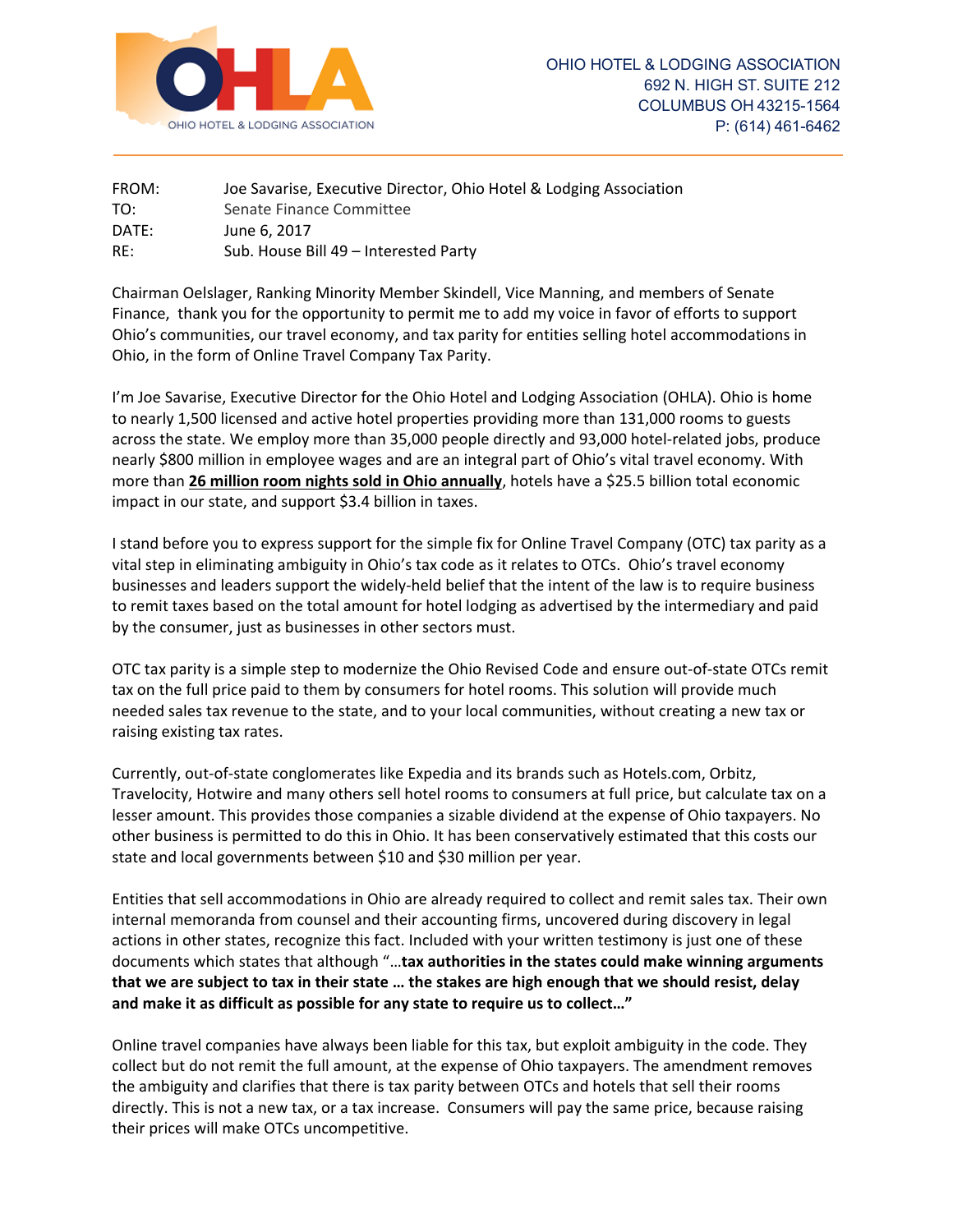Ohio Hotel & Lodging Association June 6, 2017 page 2

**This simple clarification to Ohio's code will apply to hotel bookings made by consumers inside or outside of Ohio that stay in hotels located here, because this is where the nexus exists for Ohio - with those brick-and-mortar businesses located within our borders.** The National Council of State Legislatures has recommended addressing this issue, and in the past several years, at least 10 states have acted to create OTC tax parity.

### **NATIONAL PERSPECTIVE**

Governments across the country have come to the conclusion that this unfair difference in tax remittance needs to be addressed. In fact, the National Council of State Legislatures issued guidance in 2014 which stated:

*"To ensure full collection of taxes that are due and to promote equity and fairness in the tax code, states should consider requiring online travel companies to remit taxes based on the rental price paid by the user."*

The Supreme Court of Georgia in 2009 upheld a permanent injunction requiring Expedia to collect and remit occupancy taxes on the full room rate. The court reasoned that occupancy taxes:

*"…do not contemplate taxing the transaction between Expedia, or any other intermediary such as a traditional travel agent, and the hotel. The facts also show that Expedia is not the endconsumer, is not a member of the public at large, and it is not the occupant of the hotel room. Therefore, the wholesale rate which Expedia, a non-occupant, pays for the room cannot be the rate on which the tax is based." [Expedia, Inc. v. City of Columbus]*

In another example, the United States District Court for the Northern District of Illinois ruled in 2011 that local occupancy tax ordinances covered online travel companies:

*"[T]he legislature intended to tax the amount customers pay to occupy a hotel room in Rosemont… There is no dispute, however, that [the OTCs] do not obtain the right to occupy any room at any time during a transaction and their customers do so only after paying [the OTCs]. Because the record establishes that [the OTCs'] customers cannot occupy hotel rooms in Rosemont unless they pay the full amount [the OTCs] charge, [the OTCs'] fees and mark-ups are part of the rental rate subject to Tax." [Village of Rosemont v. Priceline.com]*

Most recently, the Colorado Supreme Court ruled that OTCs owed millions in hotel room taxes. On April 24 of this year, the court stated online booking companies failed to remit the right amount of lodging tax, because they sell hotel rooms to consumers:

*"Although the OTCs maintain that even in merchant-model transactions they do not sell, or furnish for consideration, a right to occupy or use the hotel rooms in question, no matter what terminology they may choose to use in describing their transactions, as a functional matter that is precisely what they do." [City and County of Denver v. Expedia Inc.]*

Places where state-level action to address OTC tax parity has occurred in recent years include: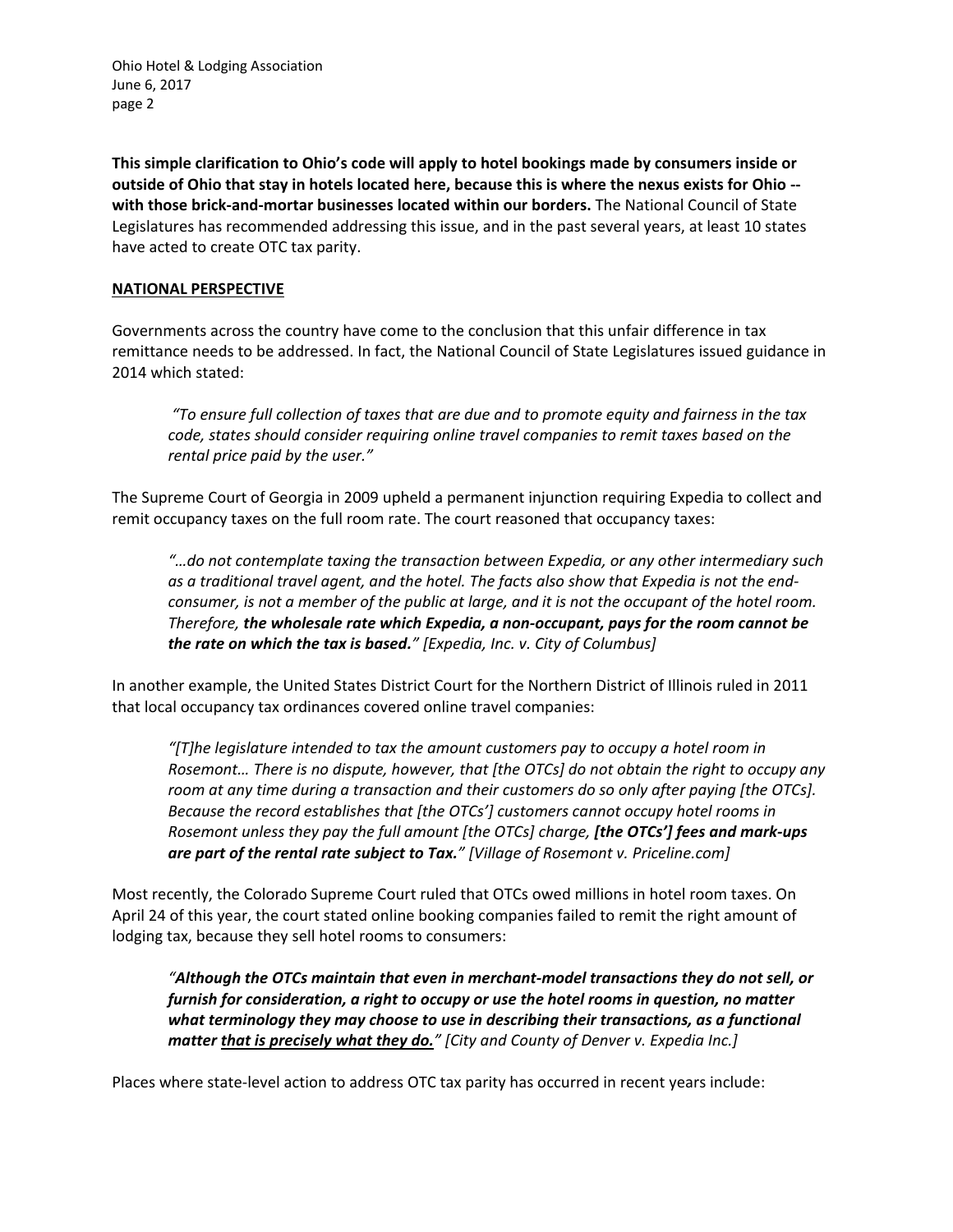Ohio Hotel & Lodging Association June 6, 2017 page 2

> 1) Georgia (2009) 2) New York (2010) 1) North Carolina (2011) 2) South Carolina (2011) 3) D.C. (2011) 4) Montana (2012)

5) Oregon (2013) 7) Hawaii (2015) 8) Rhode Island (2015) 9) Maryland (2016) 10) Indiana (2016)

Tax fairness requires modernization of our code to reflect the new realities of e-commerce. We can achieve this without creating a new tax, or raising rates on existing taxes. We simply seek to ensure that all entities selling hotel rooms participate on equal terms. We endorse the simple and specific mechanism that will make this happen: defining an online travel company, a "hotel intermediary," as a vendor.

We believe that Ohio's proposal is an even simpler, more straightforward approach. Tax fairness requires modernization of our code to reflect the new realities of e-commerce. Thank you.

## **Seeking support of an amendment to do the following:**

1) Responding to Sixth Circuit Court of Appeals (September 10, 2012) Define a Hotel Intermediary: A hotel intermediary is a person, other than a hotel, a person paid a commission by the hotel (i.e., a travel agent), or a person that separately itemizes its service fee, that arranges for hotel lodging.

2) Specifies that, for the purposes of the sales and use tax on hotel lodging, the "price" on the basis of which a hotel intermediary must collect and remit the tax is the total amount paid by the customer for the hotel lodging, as advertised by the intermediary. A hotel intermediary is a person, other than a hotel, a person paid a commission by the hotel (i.e., a travel agent), or a person that separately itemizes its service fee, that arranges for hotel lodging. Absolves a hotel of liability for unpaid sales or use tax related to lodging arranged through a hotel intermediary.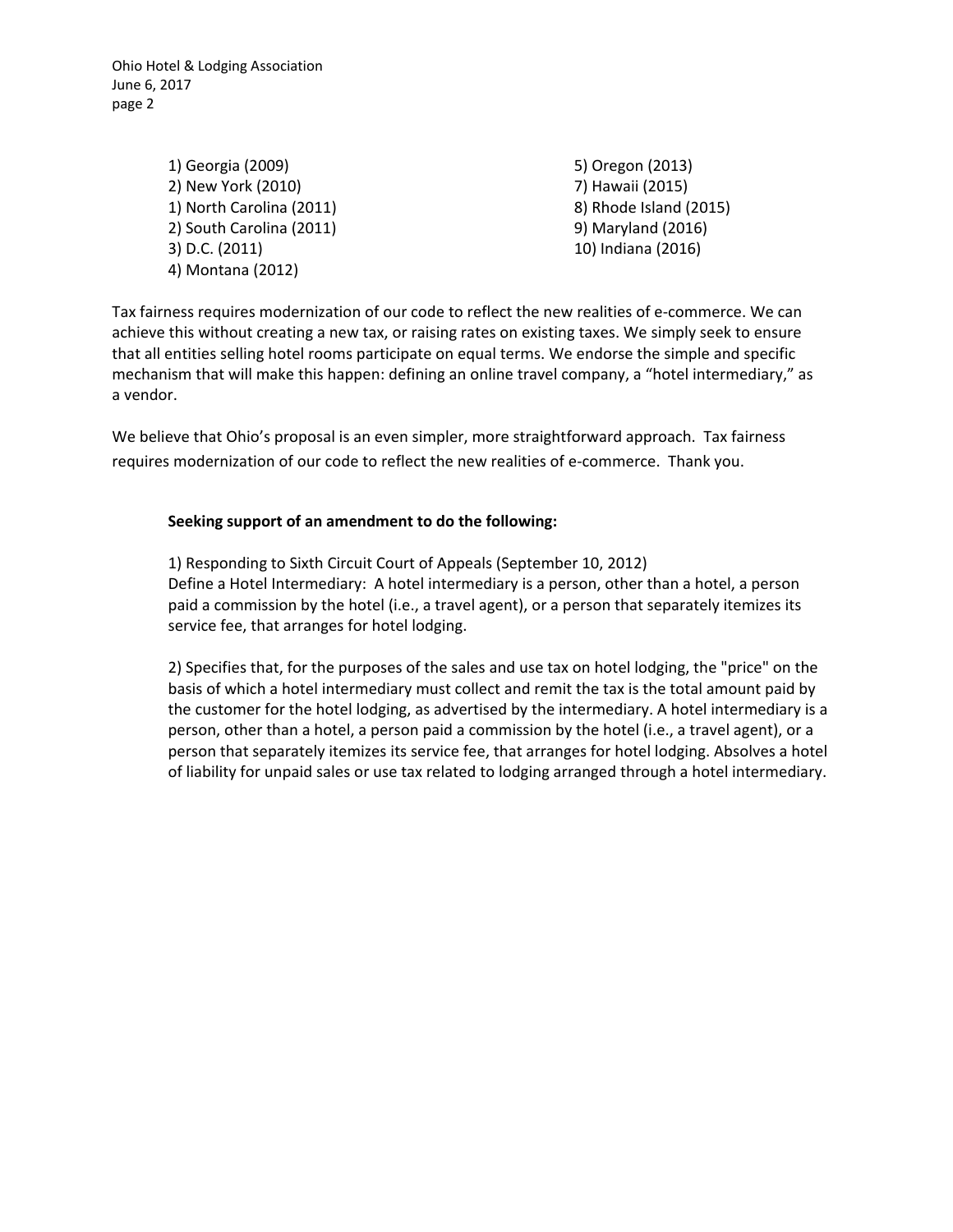# P-ATL-ECOM00000479

### **MSB Occupancy Tax Analysis July 28, 2003**

### What is a hotel "occupancy" tax?

This is a tax on the sale of the occupancy of a hotel room. It is a state tax (there is no federal occupancy tax) that is imposed at the state or local level depending on the state, and in many states it is imposed at both levels. Technically, this is a tax imposed on the consumer, but it is collected and remitted to the taxing authority by the seller of the hotel room. The tax is assessed on the entire price of the occupancy, and tax authorities typically define this entire price as the price that the consumer perceives to be the price of the hotel room.

In general, occupancy tax rates vary from 8% to 18% of a hotel room sales price, and in some jurisdictions taxing authorities may also impose a fixed dollar surcharge per hotel night. Applicability of occupancy tax also varies from state to state, with some states only taxing sales by "hotel operators," and other states more broadly taxing sales by any entity deemed to be selling the hotel occupancy (e.g., dealer, vendor, retailer, reseller,  $etc.$ ).

Expedia is not currently collecting occupancy tax in any state, but we are taking a reserve each quarter based on an estimate of uncollected taxes that we may ultimately owe. We calculate this reserve using actual tax rates and assigned probability weightings (based on our assessment of our legal exposure) for those states that generate the most merchant hotel revenue for Expedia. Based on this analysis, Expedia had a reserve in the amount of \$10.3 million at the end of Q2-03.

#### How is this relevant to Expedia?

The headline is that, if Expedia is forced to collect occupancy tax in every state and cannot pass on that tax cost to consumers, Expedia will experience roughly a 13% (average of 8% and 18%) hit to its domestic merchant hotel raw margin. To scope this on an aggregate basis and in absolute dollars, Expedia's net revenue for its domestic merchant hotel business last quarter was approximately \$87M. A 13% tax on this amount would have reduced Q2-03 net revenue by roughly \$11M, and this amount would have dropped directly to the bottom line as there is not any variable cost reduction associated with this margin reduction.

How would this margin reduction happen? If Expedia is deemed to be a hotel operator or an entity that is selling hotel rooms, then arguably the entire price of the hotel room (base price, plus any mark-up, fee, etc.) that Expedia is selling is subject to occupancy tax. Because Expedia does not currently collect any tax on its net revenue, taxing this entire price would significantly impact Expedia's margins, briefly demonstrated as follows:



 $1 of 8$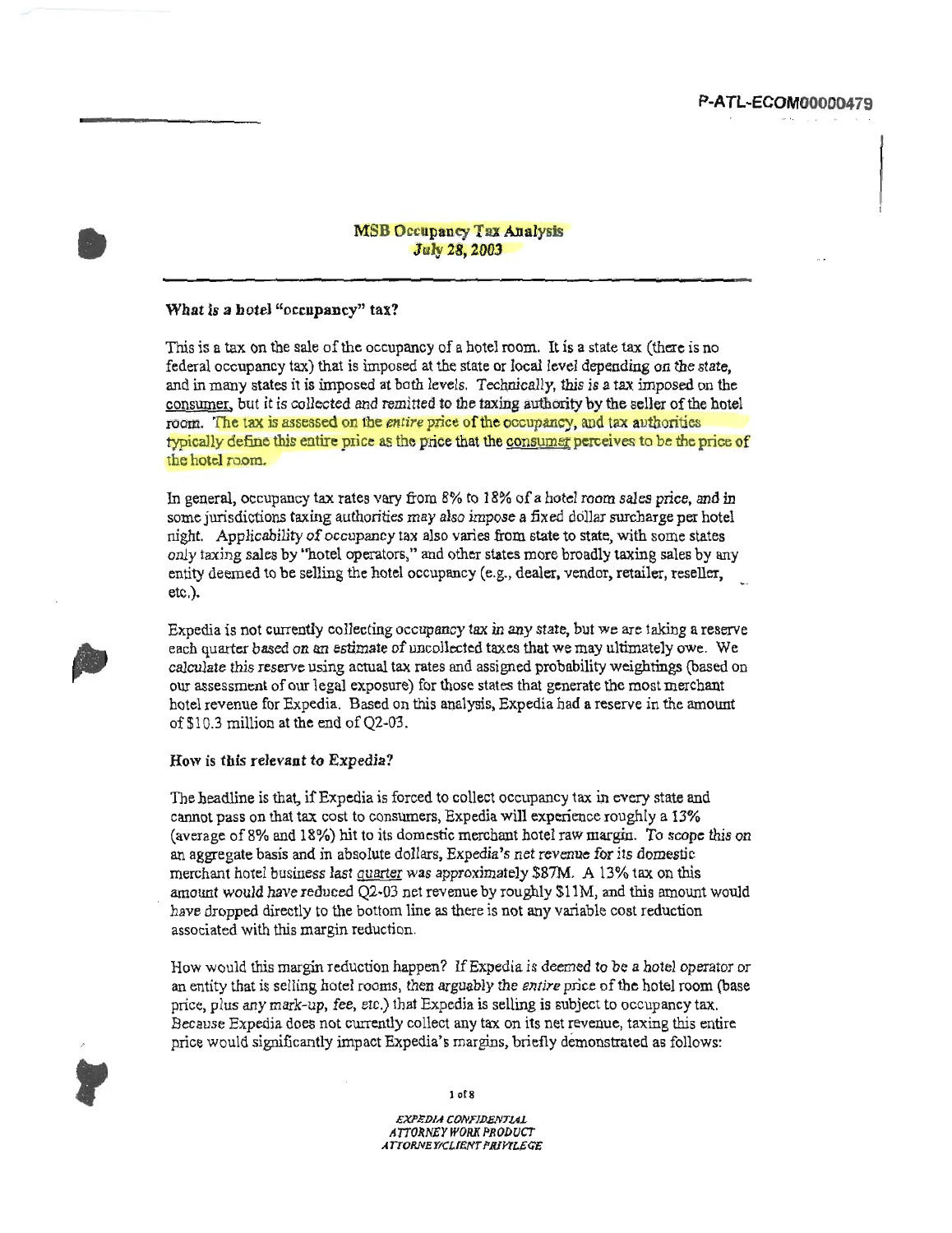|                           | Expedia Today(1) | Expedia Subject to OT<br>(passing on tax cost)(7) | Expedia Subject to OT<br>(absorbing tax cost) |
|---------------------------|------------------|---------------------------------------------------|-----------------------------------------------|
| Net Rate(3)               | 100              | 100                                               | 100                                           |
| Mark-up                   |                  |                                                   | 30                                            |
| Tax (assuming 13%)(4)     |                  | 17.55(5)                                          | 17.55(5)                                      |
| Fee                       |                  |                                                   | .05ග                                          |
| Total Charged to Customer | :48              | 152.55                                            | 148                                           |
| Net Revenue               |                  |                                                   | 30.05                                         |
| Raw Margin                | 23.65%           | 22.94%                                            | 20.30%                                        |

(1) Today, Expedia collects tax on the net rate (but not on the mark-up or fee) and then remits this tax amount to the hotelier who remits to the rate.

(1) This column demonstrates passing on the tax tost to consumers by increasing the "axes and arrive feer" line hern. We could also pass on the tax in the team of the team of the team of the feer and a service feer" line h

diploy price (sum of out rate and must september). And we say applicable taxes, to the hotelier once lowoiced<br>(3) "Net" rate is the two-unt thei Expedia must remit, phu any applicable taxes, to the hotelier once lowoiced<br>(

(5) This amount is actually \$5, but because Expedia is absorbing \$4.55 in tax. I have simply made this \$.05. The "taxes and service foca" line from would be \$18.00.<br>(5) This amount is actually \$5, but because Expedia is ab any state, should we pass on the tax costs to consumers?" below.

In those jurisdictions that require "hotel operators" to collect occupancy taxes, we believe we have a strong position that we are not subject to occupancy tax collection responsibilities because Expedia does not own or operate a hotel in any jurisdiction. In those jurisdictions that require entities selling hotel occupancy to collect occupancy taxes, we believe that our position is weaker, but still defensible. Our position is that Expedia is simply an intermediary facilitating the customer's purchase, and that the hotel is doing all of the selling, renting, etc. For a detailed discussion of these arguments, see the memoranda prepared by Holland & Knight dated January 29, 2003 and April 16, 2003.

### What about Expedia's agency hotel business?

Occupancy taxes are not an issue in our agency hotel business because the hotel pays tax on the entire price paid by the customer. We derive our net revenue in this business from commissions paid by the supplier to Expedia (rather than a mark-up) in transactions separate from the sale of the hotel room.

#### In which states are occupancy taxes an issue?

Every state has some form of occupancy tax, whether it is at the state or local level. However, certain state and local tax authorities have historically been more aggressive than others in pursuing occupancy tax collection. We have focused our lobbying and analysis efforts to date, first, on these aggressive jurisdictions and, second, on those jurisdictions that comprise the largest portions of our merchant hotel revenue.



 $2$  of  $8$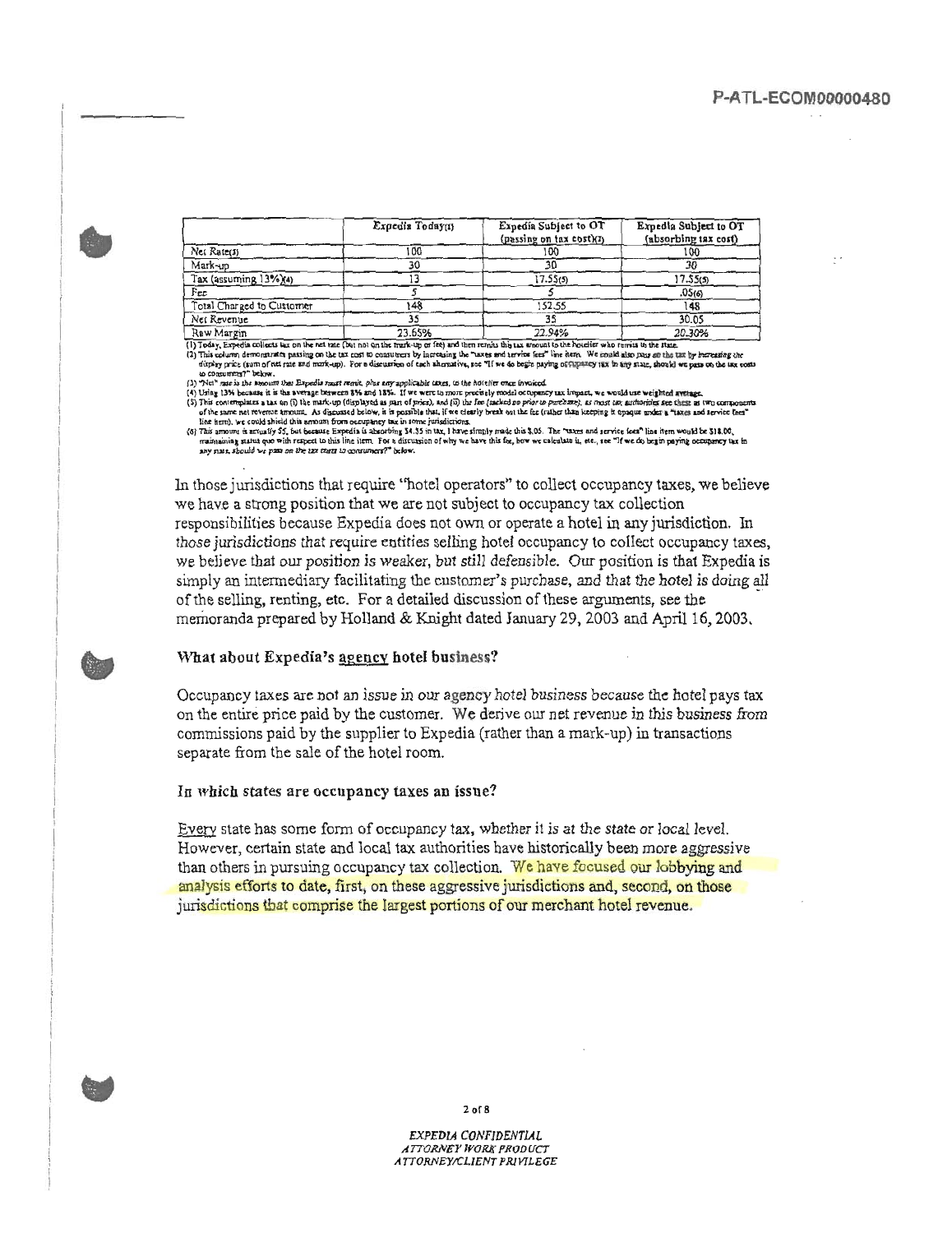$\mathbb{R}^{\times}$ 



Set forth below is a table of the jurisdictions that we have lobbied to date, and the status of our interaction:

| State(1) | <b>Status</b>                                                                                                                                                                                                                                                                                                                                                                                                                                                                                                              |
|----------|----------------------------------------------------------------------------------------------------------------------------------------------------------------------------------------------------------------------------------------------------------------------------------------------------------------------------------------------------------------------------------------------------------------------------------------------------------------------------------------------------------------------------|
| Florida  | Currently engaged in informal, anonymous discussions with Florida Department of Revenue's top administrators<br>and policy group to obtain a favorable determination. Request for a formal ruling will follow any favorable<br>informal determination. However, Florida DOR has recently proposed a compromise that Expedia register as a<br>tax collector in their state, in exchange for forgiveness of uncollected historical occupancy taxes. We consider<br>this a preliminary proposal and part of ongoing dialogue. |
| New York | Expedia met with New York's top administrators, policy group and general counsel's office. Following that<br>meeting, New York requested that Expedia submit a ruling request because New York anticipated issuing a<br>favorable ruling based on Expedia's facts. The ruling request is pending.                                                                                                                                                                                                                          |
| Texas    | Texas issued an adverse ruling in response to an anonymous ruling request filed by Expedia through PWC. Even<br>though the rationale utilized by the Texas Comptroller to justify taxation does not appear to be consistent with<br>Texas law, no further action has been taken because the ruling was anonymous. Expedia may approach Texas<br>again, but only after obtaining favorable rulings from other jurisdictions.                                                                                                |

(1) Hotels, com is also currently seeking an anonymous ruling from Louisiana. Because of this, Expedia expects to be interacting with that state in some form in the near haun-

In addition to the foregoing lobbying activities, we have undertaken liability analysis for 16 jurisdictions that represent approximately 92% of Expedia's domestic merchant hotel revenue. The following table summarizes the current state of this analysis:

| State(1)         | State Tax | Local Tax   | Rlsk(2)         | % EI Revenue(3) |
|------------------|-----------|-------------|-----------------|-----------------|
| Arizona          | Yes       | permissible | Low             | 2.1%            |
| California       | No        | yes         | High(4yLow      | 15.8%           |
| Colorado         | Yes       | yes         | Moderate        | 1.6%            |
| Florida          | Yes       | yes         | High            | 14.9%           |
| Georgia          | Yes       | yes         | Moderate(5)     | 1.7%            |
| Hawaii           | Yes       | no          | Low             | 5.8%            |
| <b>Illinois</b>  | Yes       | yes         | Low             | 4.4%            |
| Louisiana        | Yes       | yes         | Mod. to High    | 2.7%            |
| Massachusetts    | Yes       | yes         | Low             | 3.6%            |
| Nevada           | No        | yes         | Low             | 18.2%           |
| New Jersey       | Yes       | yes         | Low             | 0.6%            |
| New York         | Yes       | yes         | Low/Moderate(6) | 11.7%           |
| Pennsylvania     | Yes       | yes         | Low             | 0.9%            |
| Texas            | Yes       | yes         | Low(7)          | 2.9%            |
| Virginia         | Yes       | yes         | High            | 1.1%            |
| Washington, D.C. | N/A       | yes         | High            | 2.8%            |

 $(1)$ Alighthromation (Section Transformation) based on memoranta py Holland & Knight dated January 26, 2003 and April 16, 2003.<br>
(2) A is information (except retrouve information) based on memoranta by Holland & Knight da

Three things to note regarding the preceding liability analysis: First, this analysis must be dynamic in that, as the Expedia and Hotels.com business models continue to evolve, this analysis must evolve with them. For example, to the extent that Expedia begins taking inventory risk, whether it be through minimum room allotments or otherwise, the risk profile set forth in the fourth column will significantly increase.

Second, as mentioned in footnote (2) to the table, this analysis does not assess whether state or local tax authorities will pursue Expedia for occupancy taxes. This "risk of pursuit" is difficult to assess. However, I believe that this risk is high in many states and accelerates in other states as (1) occupancy tax issues grow in prominence across the country, and (2) state and local economies continue to suffer. I see this acceleration

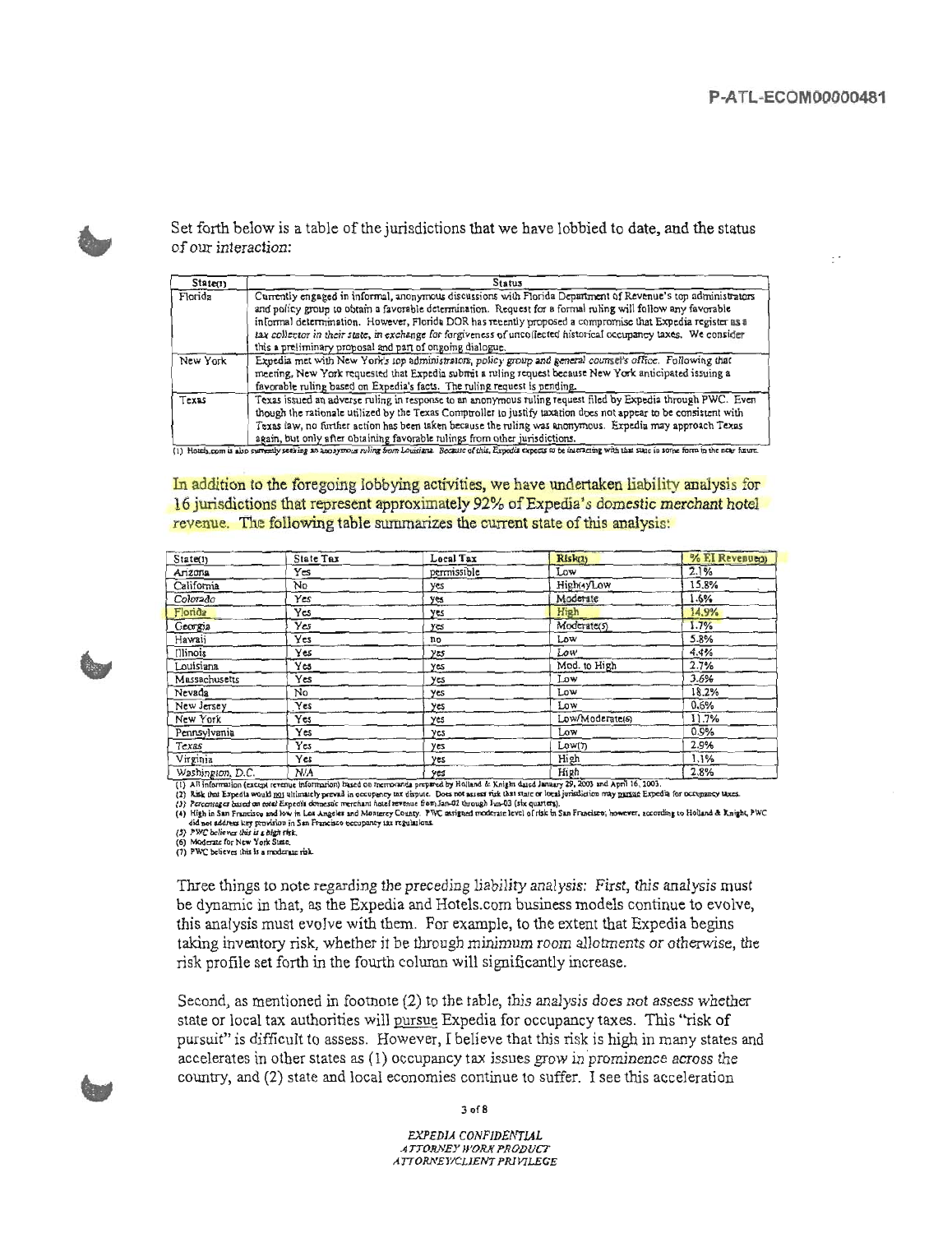hitting hyper-speed should Expedia or Hotels.com begin collecting occupancy tax in any given jurisdiction.

Third, this analysis does not capture the possibility that a state might simply legislate over any outcome (e.g., regulatory or court decision) that is not in their interest. We could burn hundreds of thousands (if not millions) of dollars in litigation costs in a state, only to have that state or one of its local governments successfully lobby their legislature to change the law to capture us. No one has more lobbying power within a given state than the state itself or its local governments. We might be able to counter-balance this power if we have a large constituency base in the relevant state, but I believe it would be an uphill battle in most instances.

### What can Expedia do in order to minimize occupancy tax exposure?

Due to the variability in applicability among the states, there is no silver bullet. That being said, I do believe that Expedia has been taking a sound approach to date (e.g., assembling a strong team of experts to lobby the seemingly more aggressive tax authorities). However, three decision points are quickly evolving in regard to minimizing occupancy tax exposure:  $(1)$  is there anything that we can do now in order to strengthen our position with respect to the tax authorities we are dealing with now or in the future; (2) if any tax authority threatens litigation in order to force us to pay occupancy tax, do we litigate or simply become a tax collector in that state and take the associated margin squeeze; and (3) if we do begin paying occupancy tax in any state, should we pass on the tax costs to consumers. Addressing each of these questions in turn:

### Is there anything that we can do now in order to strengthen our position with respect to the tax authorities?

The general answer to this question is "yes." However, this answer raises a secondary question of how much positional strength any action will give us, and we must weigh that strength against any negative impact that the action will have on our business. We must be very careful that the tail does not wag the dog here. I have summarized my view of this cost/benefit analysis below. If you would like, I can walk you through the table and elaborate on some of the finer points; but for the most part I think it is self-explanatory.

Before reviewing the table, please note that I do not believe that any of the actions discussed below are enough in themselves to be dispositive. Each action gives us a supporting fact and the more supporting facts the better; however, even if we took every action recommended below, various tax authorities could stall make strong arguments (possibly even winning arguments) that we are subject to occupancy tax in their state.



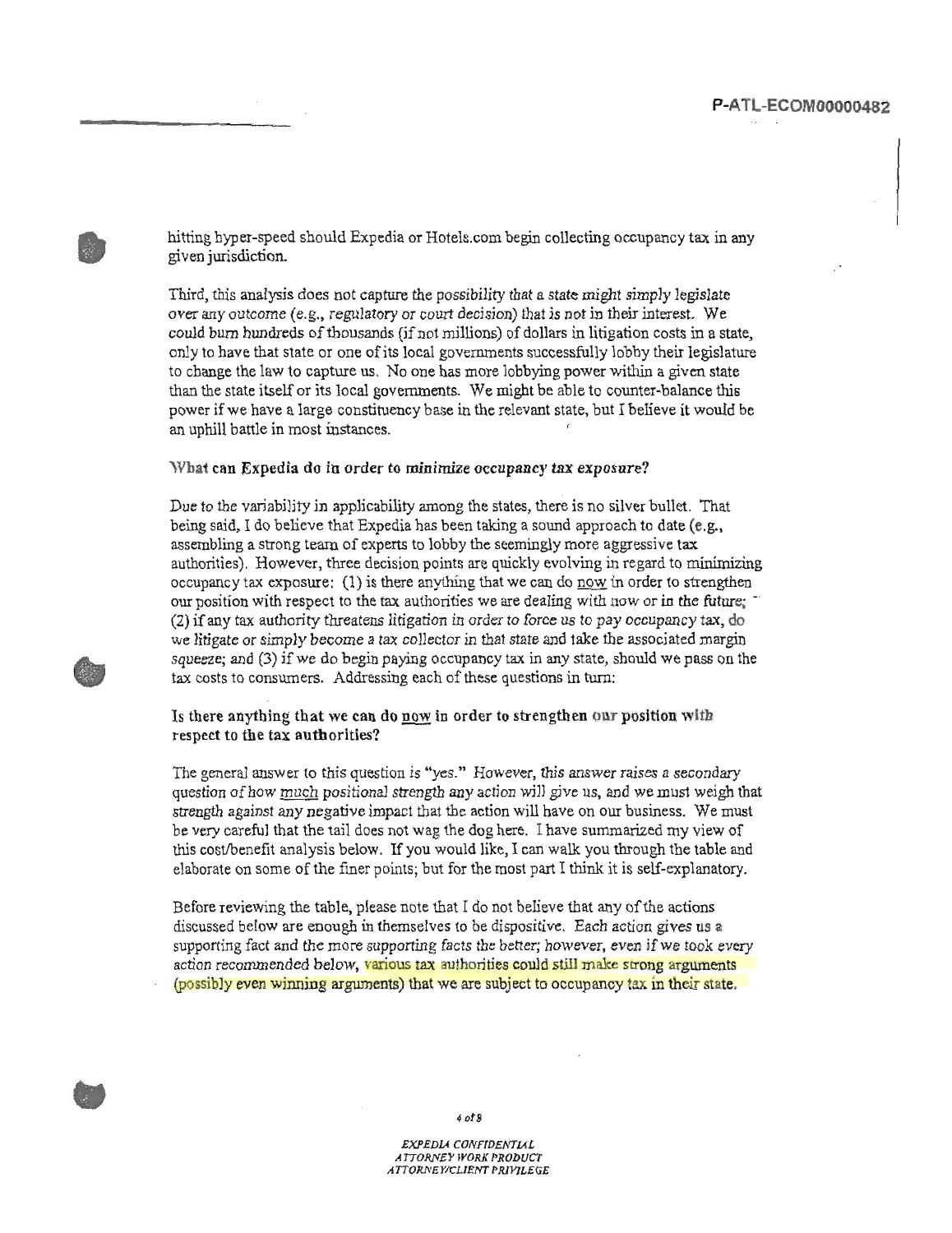$\pm$   $\star$ 



| Action                                                                                                                    | Legal Benefit                                                                                                                                    | Difficulty of<br>Implementation                                                                                                            | Negative Impact on<br><b>Business</b>                                                                                                                 | <b>MSB</b> Recommend?                                                                                                                          |
|---------------------------------------------------------------------------------------------------------------------------|--------------------------------------------------------------------------------------------------------------------------------------------------|--------------------------------------------------------------------------------------------------------------------------------------------|-------------------------------------------------------------------------------------------------------------------------------------------------------|------------------------------------------------------------------------------------------------------------------------------------------------|
| Hotels.com (and IAC)<br>report revenue on net<br>basis                                                                    | High                                                                                                                                             | Medium. Would entail<br>changing certain<br>Hotels.com systems<br>and disclosure<br>practices and effective<br>IAC messaging to<br>street. | Low. No bottom line<br>impact, but will reduce<br>Hotels.com and IAC<br>top line.                                                                     | Yes. Expedia went to<br>net revenue reporting<br>in 2001 and there was<br>no impact on business<br>or stock price.                             |
| No minimum room<br>allotments in hotel<br>contracts                                                                       | High                                                                                                                                             | Medium. Easy for<br>future contracts.<br>Difficult for existing<br>contracts.                                                              | High. Critical<br>provision(s) when<br>hotels are nearing max<br>occupancy.                                                                           | Noti                                                                                                                                           |
| Take minimum room<br>allotments but give<br>hotel flexibility in<br>retrieving rooms                                      | Medium - or more<br>accurately, depends<br>how structured. The<br>more it looks like<br>MRA, the less helpful<br>it will be from a legal<br>pov. | Medium. Easy for<br>future contracts.<br>Difficult for existing<br>contracts.                                                              | $Median - or more$<br>accurately, depends<br>how structured. The<br>more it looks like<br>MRA, the more<br>helpful it will be from<br>a business pov. | Yes, if possible to draft<br>provision that gives us<br>comfort wrt supply<br>availability, but also<br>gives hotels supply<br>flexibility.(2) |
| Have cancellation<br>policies track hotel's<br>policies                                                                   | Medium. Arguable<br>indicia of lack of<br>ownership, but has<br>only been raised as<br>issue by Texas.                                           | Medium. Easy for<br>future contracts.<br>Difficult for existing<br>contracts.                                                              | Medium. For<br>merchant hotels, El<br>does not refund service.<br>fee on cancellation.                                                                | No. Not enough legal<br>value to make us<br>refund fee imo.(3)                                                                                 |
| Break-out all<br>components in<br>purchase path(4)                                                                        | High. Anytime we<br>clearly call out our<br>mark-up for the<br>customer, the better<br>argument we have that<br>not part of room price.          | Medium. This would<br>entail special design<br>and coding.                                                                                 | High. Breaking out<br>components would<br>cause problems with<br>our suppliers and our<br>customers.                                                  | No                                                                                                                                             |
| Keep net revenue<br>opaque, but have<br>accompanying<br>qualitative disclosure<br>that multiple<br>components present (4) | Medium. Less<br>effective than breaking<br>out components, but<br>better than no<br>disclosure at all.                                           | Medium. This would<br>entail special design<br>and coding.                                                                                 | Low                                                                                                                                                   | Yes                                                                                                                                            |
| Make back-end fee<br>bear rational<br>relationship to<br>processing costs                                                 | Low                                                                                                                                              | Medjum, This would<br>entail special design<br>and coding.                                                                                 | High. Our fee<br>currently significantly<br>exceeds our processing<br>costs.                                                                          | No                                                                                                                                             |
| Revise public<br>disclosures to<br>characterize El as<br>intermediary rather<br>than retailer, reseller,<br>vendor, etc.  | Medium. This would<br>be "High" imo if there<br>were not so many<br>historical statements to<br>contrary.                                        | Medium. Easy to<br>implement policy, but<br>more difficult to<br>police.                                                                   | Medium. There is a<br>resource cost<br>associated with<br>changing this<br>disclosure and policing<br>it.                                             | Maybe(5)                                                                                                                                       |
| Lobby state tax<br>authorities                                                                                            | High. If tax authority<br>shows interest in<br>occupancy tax issues,<br>we should aggressively<br>engage.                                        | Medium to High. This<br>entails substantial<br>internal and external<br>resources.                                                         | Low                                                                                                                                                   | Yes                                                                                                                                            |
| Looby state<br>legislatures                                                                                               | Low. Possibly pushed<br>up to a "Medium" if<br>we have a constituency<br>base in state.                                                          | Medium to High. This<br>entails substantial<br>internal and external<br>resources.                                                         | Low                                                                                                                                                   | Yes, in selected states<br>where we have<br>constituency base and<br>we believe that there<br>will be benefit.                                 |

 $\bullet$ 

(1) While Expedia has not had anch allowners to date (and Hotels.com has), we believe that seek alloursent will be errical to our both be left.<br>
(2) To the extent that Expedia has any inversory risk as part of these shorm

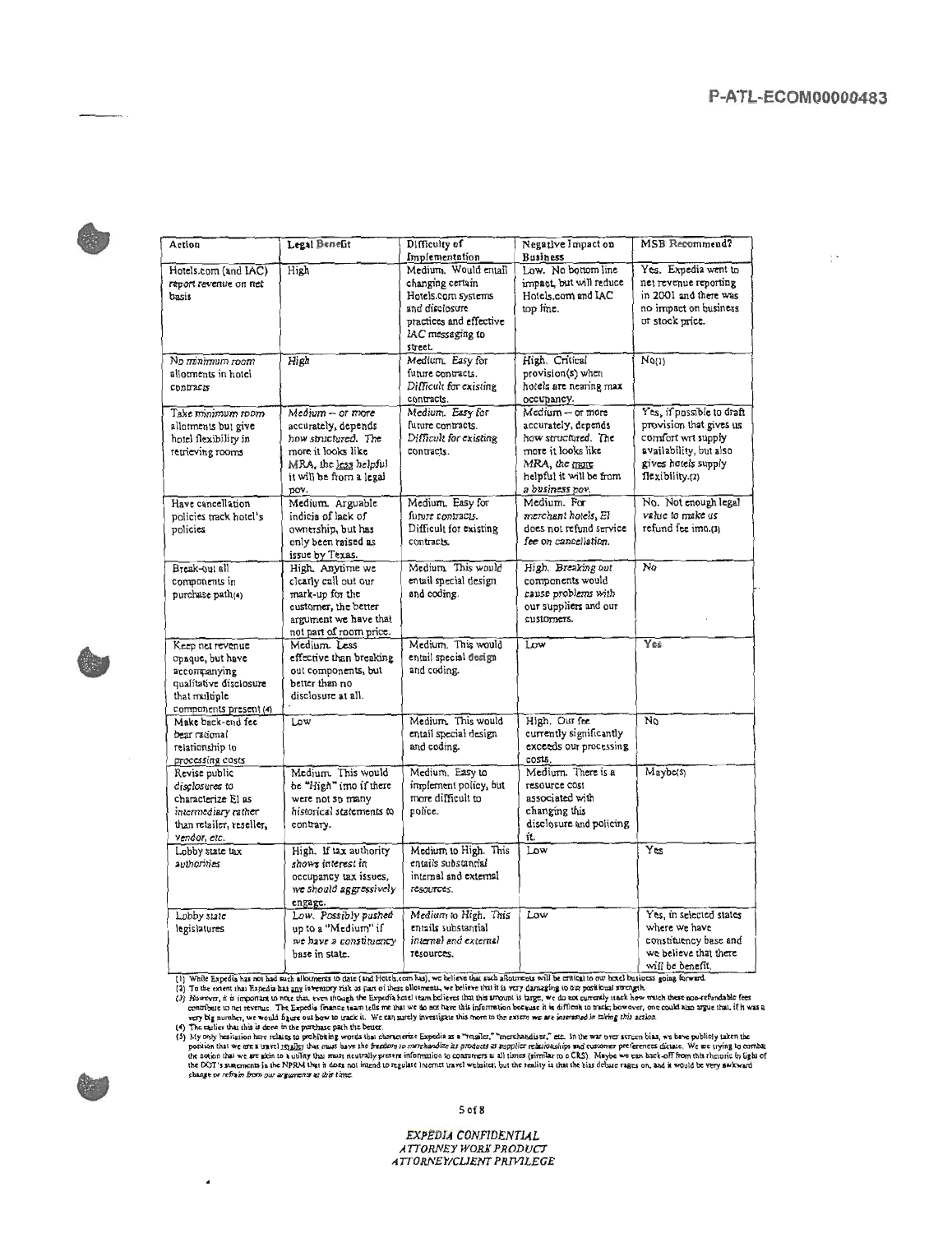The fifth and sixth rows in the preceding table partially address the question of whether we should alter how we display prices in order to enhance our occupancy tax position. This question can only be assessed in the light of how we display prices today. Additionally, anytime we are discussing how we display prices, consumer confusion -and, more specifically, consumer class actions supported by allegations of confusion -become relevant to the analysis. Accordingly, I have prepared an additional table below that is specific to price displays and adds these two elements to the analysis.

| Display Alternative(1)                                                                                                   | Impact on Occupancy<br>Tax Position                                                                                                                              | Impact on Class<br><b>Action Position</b>                                                                                                                                                              | Impact on<br><b>Business</b>                                                                                | Assessment of<br>Alternative                                                                                           |
|--------------------------------------------------------------------------------------------------------------------------|------------------------------------------------------------------------------------------------------------------------------------------------------------------|--------------------------------------------------------------------------------------------------------------------------------------------------------------------------------------------------------|-------------------------------------------------------------------------------------------------------------|------------------------------------------------------------------------------------------------------------------------|
| Keep net revenue<br>opaque by combining<br>with net rate and/or tax                                                      | Moderate to negative.<br>Less effective than<br>breaking out all<br>components. Preserves<br>argument that part of<br>room price.                                | Moderate to negative.<br>Unless combine all<br>components up front<br>(which is untenable<br>from a competitive<br>standpoint) then subject<br>to confusion arguments.                                 | Neutral. This is<br>what we are doing<br>today.                                                             | We could continue to<br>do this and it may not<br>impact positional<br>strength wit occupancy<br>tax or class actions. |
| Break-out all<br>components in<br>purchase path(2)                                                                       | Positive. Anytime we<br>clearly call out our<br>mark-up for the<br>customer, the better<br>chance we have of it not<br>being subject to tax.                     | Positive, Removes<br>confusion argument,<br>particularly if break-out<br>is early in purchase<br>path.(3)                                                                                              | Negative. Breaking<br>out components<br>would cause<br>problems with our<br>suppliers and our<br>customers. | We should not do this.                                                                                                 |
| Keep net revenue<br>opaque, but have<br>accompanying<br>qualitative disclosure<br>that multiple<br>components present(2) | Moderate, Less<br>effective than breaking<br>out components, but<br>better than no disclosure<br>at all. Preserves<br>argument that GP is part<br>of hotel sale. | Moderate, Unless<br>combine all components<br>up front (which is<br>untenable from a<br>competitive standpoint)<br>then subject to<br>confusion arguments,<br>but better than no<br>disclosure at all. | Neutral. There are<br>design and coding<br>issues, but should<br>not greatly impact<br>business.            | We should do this<br>under the theory that<br>"every little bit helps."                                                |

(1) I believe that all of these display alternatives are fairly easy to implement, however, I have not spoken to our development teams in length shout this. I am making<br>(2) The traitive has in done in the purchase path the

If any tax authority threatens litigation, do we litigate or simply become a tax collector in that state?

There is not a simple answer to this question. However, it appears that the stakes are high enough that we should resist, delay and make it as difficult as possible for any state to require us to collect occupancy tax. This does not mean that I am advocating that we litigate in every instance; but I do think that we should consider it a potentially useful tool in the face of the obstinate tax regulator.

I am guessing that most tax regulators – even the most obstinate –– will offer up some sort of settlement before threatening litigation (as discussed above, Florida is currently offering to forgive all back taxes if we register as a tax collector going forward). If faced with this or any other settlement offer versus litigation, we will be at a crossroads. We will need to assess at that time (1) our positional strength, (2) the resources of the tax authority, (3) the state's appetite for litigation, (4) our resources and appetite for such litigation,  $(5)$  the state "domino effect" of a settlement,  $(6)$  whether state/local authorities will be inclined to seek a legislative solution, (7) whether the state legislatures would be



 $60f8$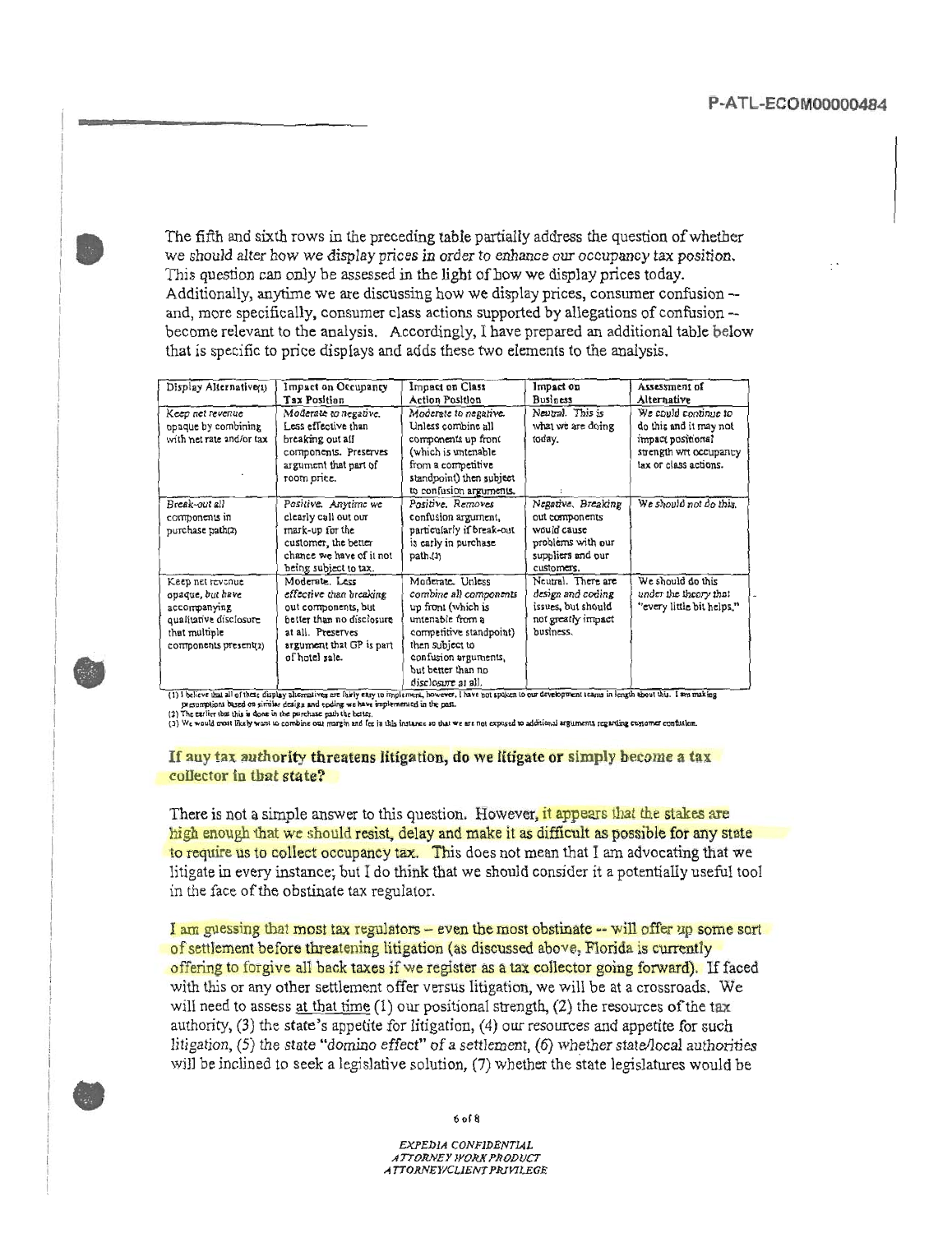inclined to effect legislative solutions, etc. All of these are variables that will change over time.

If we do begin paying occupancy tax in any state, should we pass on the tax costs to consumers?

Regarding the question of whether we should pass on occupancy tax costs to our customers, the current answer is "no" - or maybe a more accurate answer is that we do not currently believe that is possible from a competitive standpoint. Let me explain these competitive dynamics by explaining the two ways that we might pass on these costs:

The first way to pass on this tax cost is to simply increase the "taxes and service fees" line item, which is added to the customer's bill once they arrive at the "details" page for their transaction. Referring to the first table in this Q&A (and in this case, the third column of that table), our displayed price would hold steady at \$130 (retaining the competitiveness of our displayed price); however, the "taxes and service fees" line item would increase to \$22.55, making the total price paid by the customer \$152.55 and holding our net revenue at \$35.

There are two problems with this approach: First, this "taxes and service fees" line item includes an Expedia fee of roughly 3% of the net rate, bringing the line item to roughly 11% to 21% of the net rate. There is no magic to these numbers – Expedia's hotel team simply feels that somewhere around 11% to 21% is the maximum amount that customers will tolerate (or ignore) being added to their bill prior to check out. This is either because they chalk it all up to tax and the extra 3% gets lost in the noise, or because they have simply gotten used to the age-old "shipping and handling" add-ons. We believe that, if this amount were to jump to 13% or 23% of the net rate, consumers would feel compelled to go to the supplier websites in order to avoid the additional taxes and/or fees. Second, I am not sure that we will forever have the luxury of having this back-end "taxes and service fees" line item. The DOT requires that all taxes and fees be included in the first price that an air customer sees. I would not be surprised if at some point the FTC or a state regulator requires similar display rules for hotel transactions.

The second way that Expedia could pass on this tax cost is to increase its mark-up in each transaction by the tax amount. So, again, using the numbers from the first table in this Q&A, our mark-up would increase to \$34.55, making the displayed price \$134.55, rather than \$130. The total price to consumers including net rate, mark-up, taxes and fees would equal \$152.55 and our net revenue would hold constant at \$35. The obvious downside to this is that it would immediately raise our displayed price to consumers making us less competitive with the supplier websites (who do not need to worry about an intermediary mark-up). Shoppers tend to make their purchase decisions on the first price they see, and a couple of percentage points difference is often enough to lose the beauty contest. This gross-up would also not be possible under the Hilton and Starwood contracts, as those contracts have provisions that limit the mark-up on their respective supply.





 $7 of 8$